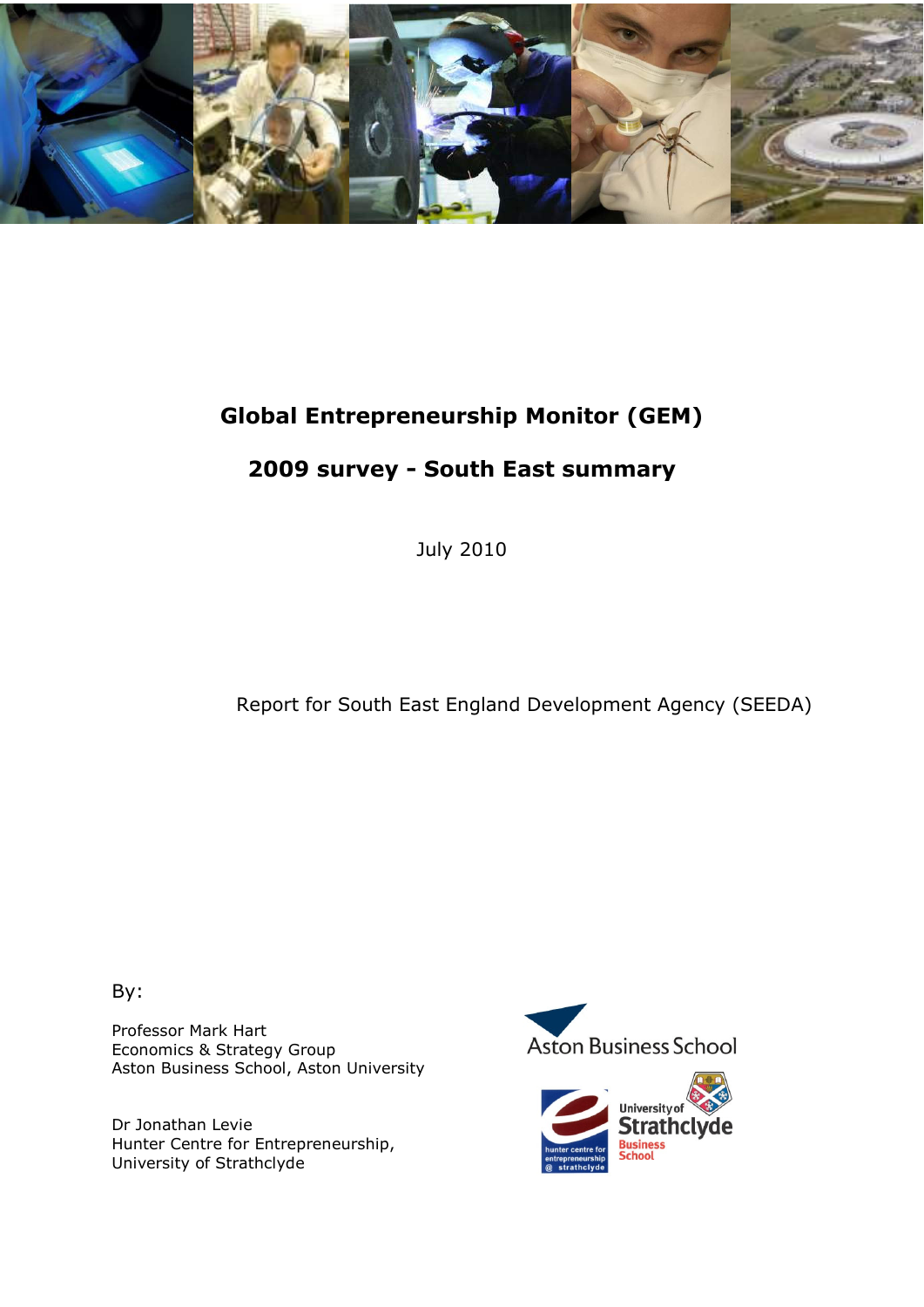

# GEM UK: South East Summary 2009

# Mark Hart and Jonathan Levie

The Global Entrepreneurship Monitor (GEM) is an international project involving 54 countries in 2009 which seeks to provide information on the entrepreneurial landscape of countries. Many studies have shown that entrepreneurship is an important driver for economic growth, competitiveness and job creation. Entrepreneurship is thought to be one of the mechanisms that helps turn around recessions by reallocating resources in such a way that promising new activities replace obsolete economic activities. The results of the GEM data analysis are used as key benchmarking indicators by regional and national authorities around the world. The sample size in the South East was 2,995 adults aged over 16 years of age in 2009 as a result of support from the South East England Development Agency (SEEDA).

# Main Findings

- As the economy was struggling to emerge from the recession in the third quarter of 2009 the percentage of nascent and new entrepreneurs in the working age population - the early stage entrepreneurial activity (TEA) rate – was 6.2% in the South East. This compares with 5.5% in 2008. The difference in these annual estimates is not statistically significant. The TEA rate for the UK in 2009 was 5.8%, broadly the same as 12 months earlier (5.3%).
- The South East had the third highest TEA rate of a group of UK regions and nations in 2009. However, the regional differences in 2009 are much narrower than in previous years and the TEA rate in the South East is statistically different from only one region: Scotland.
- The female TEA rate in the South East was 3.6% in 2009, the same as in 2008 while the male TEA rate increased from 6.8% to 8.1%. The UK female TEA rate was 3.7% in 2009. While the female TEA rate has declined slightly in relation to the male TEA rate in the past two years, the long run ratio of female to male TEA is identical to the UK average.
- The age profile of entrepreneurs in the South East is similar to that of the UK as a whole. Graduate TEA rates in the South East are also similar to national rates.
- The proportion of the non-entrepreneurial population in the South East reporting that there are good opportunities for start-up in their local areas in the next 6 months declined in 2008 and again in 2009 to 24.5% from a high of 41.0% in 2007. This trend is similar to the UK.
- Future start-up expectation rates in the South East have remained at 6.2% of the working age population, the same as the UK estimate in 2009, and mark an eight year low.
- A fifth of early-stage entrepreneurs and 8% of established business owner-managers in the South East thought there were more opportunities for their business as a result of the global slowdown. And almost one in three entrepreneurs (nascent and new business owners) in the South East in 2009 were more positive about their prospects for growth than they were before the global slowdown. These two groups of business owners have the potential to be the job and wealth creators of tomorrow.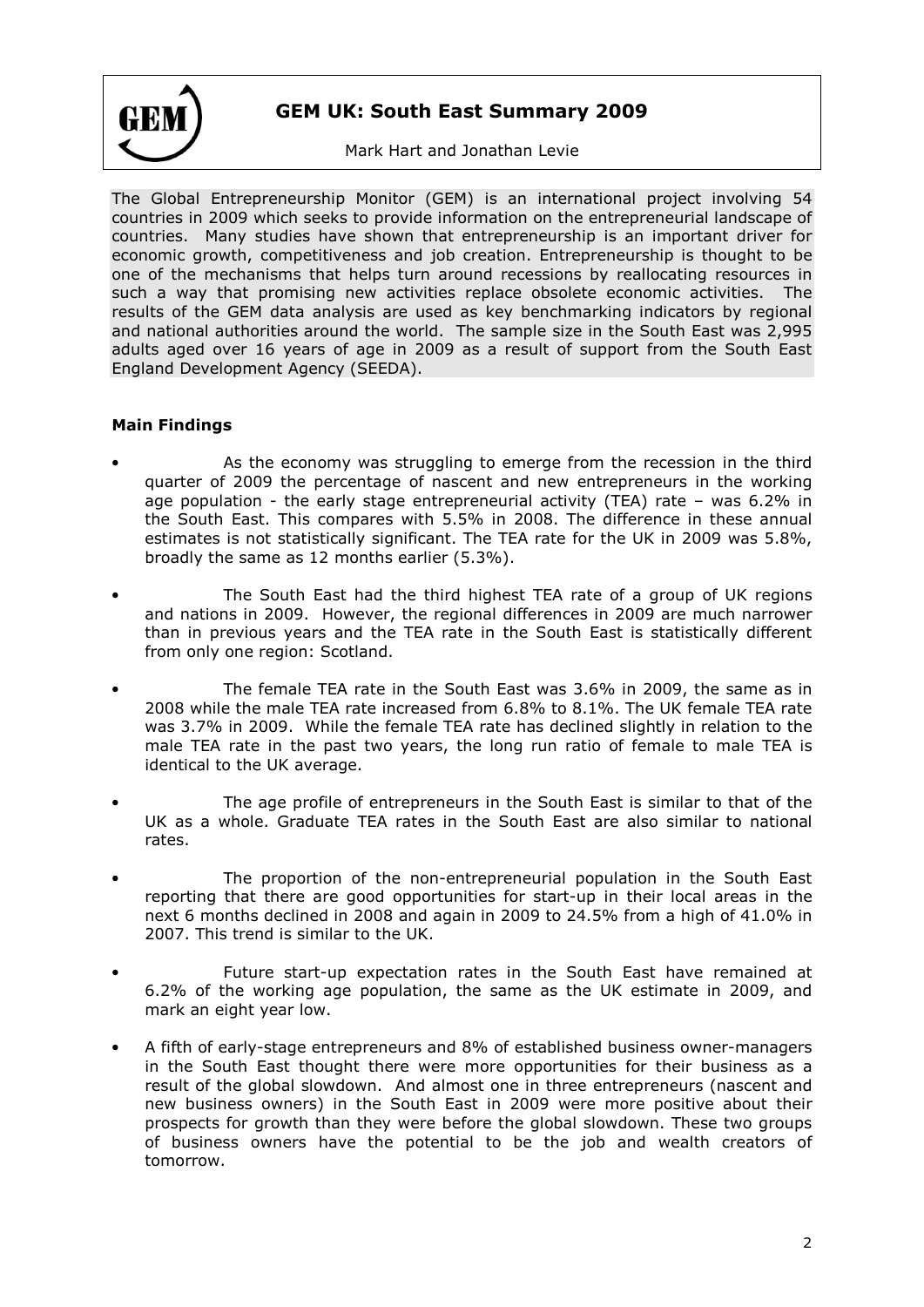#### Background

 $\overline{a}$ 

The South East England Development Agency (SEEDA) sponsored the South East component of the Global Entrepreneurship Monitor (GEM UK) research project. Stimulating entrepreneurship remains an important challenge for the region and SEEDA has taken the lead in ensuring that it is embedded within its core activities. This is the eighth year in which SEEDA has participated in GEM and we are beginning to see the results of that commitment as we now have one of the largest databases on entrepreneurial intentions of any region of the UK for the period 2002-2009. Where appropriate, we draw upon this pooled dataset of  $\sim$ 180,000 respondents for the UK  $(\sim16,000$  in the South East) to provide trend analysis. Participation in the GEM project is providing valuable evidence regarding the level of early stage entrepreneurship within the South East.

The results from GEM data analysis are used as key benchmarking indicators by regional and national authorities around the world. They also enable comparisons to be made with the other regions of the UK and other countries participating in GEM. Overall, GEM's unique ability to provide information on the entrepreneurial landscape of countries in a global context makes its data a necessary resource for any serious attempt to study and track entrepreneurial behaviour.

It is important that we better understand the determinants of early stage entrepreneurship, because there is evidence to suggest a connection between higher rates of entrepreneurship and overall economic prosperity.

#### How GEM Measures Entrepreneurial Activity

GEM creates an index of early stage entrepreneurial activity (known as TEA) using the following approach:

- A telephone survey of a random sample of the adult population is conducted between May and September: the GEM Adult Population Survey (APS).
- The TEA index is the proportion of those respondents in the sample of adults aged 18 to 64 who are classified as nascent<sup>1</sup> entrepreneurs and new business ownermanagers<sup>2</sup>. Respondents who are established business owner-managers are also identified.
- All entrepreneurs are asked if the motive for their new business was necessity (i.e. there are no better alternatives for work) or opportunity (where entrepreneurs may be exploiting the potential for new market creation).
- In addition the GEM survey asks all respondents about their attitudes to entrepreneurial activity.

The TEA index does not measure all entrepreneurial activity and is not based on a survey of business entities. It measures the characteristics of entrepreneurial individuals and the types of entities they establish. As such it is a unique and internationally comparative measure of the cultural propensity of a nation, or region, to be entrepreneurial.

The following presents a summary of the headline results, and key themes arising from the GEM survey in 2009 and the analysis of the eight years of GEM data (2002-09).

 $<sup>1</sup>$  The active planning phase in which the entrepreneur has done something during the past 12 months to help</sup> start a new business, a new business that he/she will at least part owns.

<sup>2</sup> The second phase is the first 42 months after the new venture begins to pay wages. Entrepreneurs who at least part own and manage a new business that is between 4 and 42 months old and have not paid salaries for longer than this period are referred to as new business owner-managers.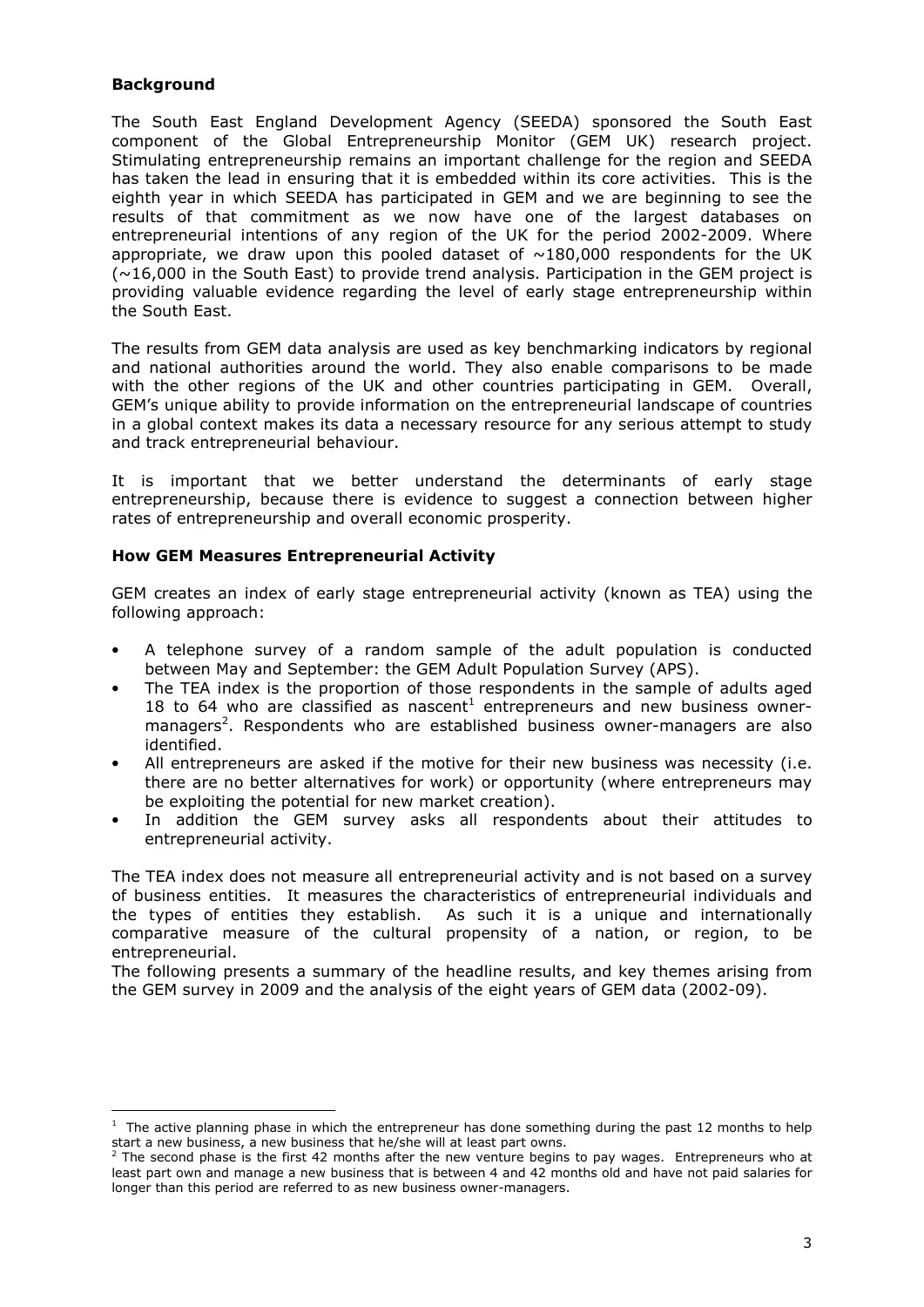# Total Early-Stage Entrepreneurial Activity (the TEA Index)

Figure 1 shows the level of total early-stage entrepreneurial activity (TEA) for the UK regions between 2007 and 2009. The point estimate for TEA in the South East for 2009, which is based on a sample of 2255 individuals aged between 18 and 64, was higher than it was in the previous two years: 6.2 per cent compared to 5.5 per cent in 2008 and 5.1 per cent in 2007. However, this apparent rise is not statistically significant. In comparison the TEA rate for the UK was 5.8 per cent in 2009 which was almost identical to the previous two years (5.6% and 5.5%).

Overall, a TEA rate of 6.2 per cent in the South East equates to around one in every sixteen working age adults, or just over 320,000 individuals, equally divided between those individuals in the very early stages of starting a business (nascent entrepreneurs 3.1%) and those who had a new business which was between 3 and 42 months old (3.2%). In both the South East and the UK, nascent entrepreneurship rates have fallen since 2003, although the trend is more volatile in the South East, probably because of smaller sample sizes. New business owner-manager rates in the South East have very closely tracked UK average since 2006, although as in the case of nascent entrepreneurship rates, they were higher than the UK average in earlier years.



Figure 1: Total early-stage entrepreneurial activity (TEA) in the UK Regions in 2007, 2008 and 2009

Source: GEM APS

Looking at the 2002-2009 period we observe that the rate of early-stage entrepreneurial activity in the South East as the economy continued to suffer from the economic downturn is just above what it was in 2002 (Figure 2). The level of early-stage entrepreneurial activity in the South East has tracked the UK trend very closely over the past four years.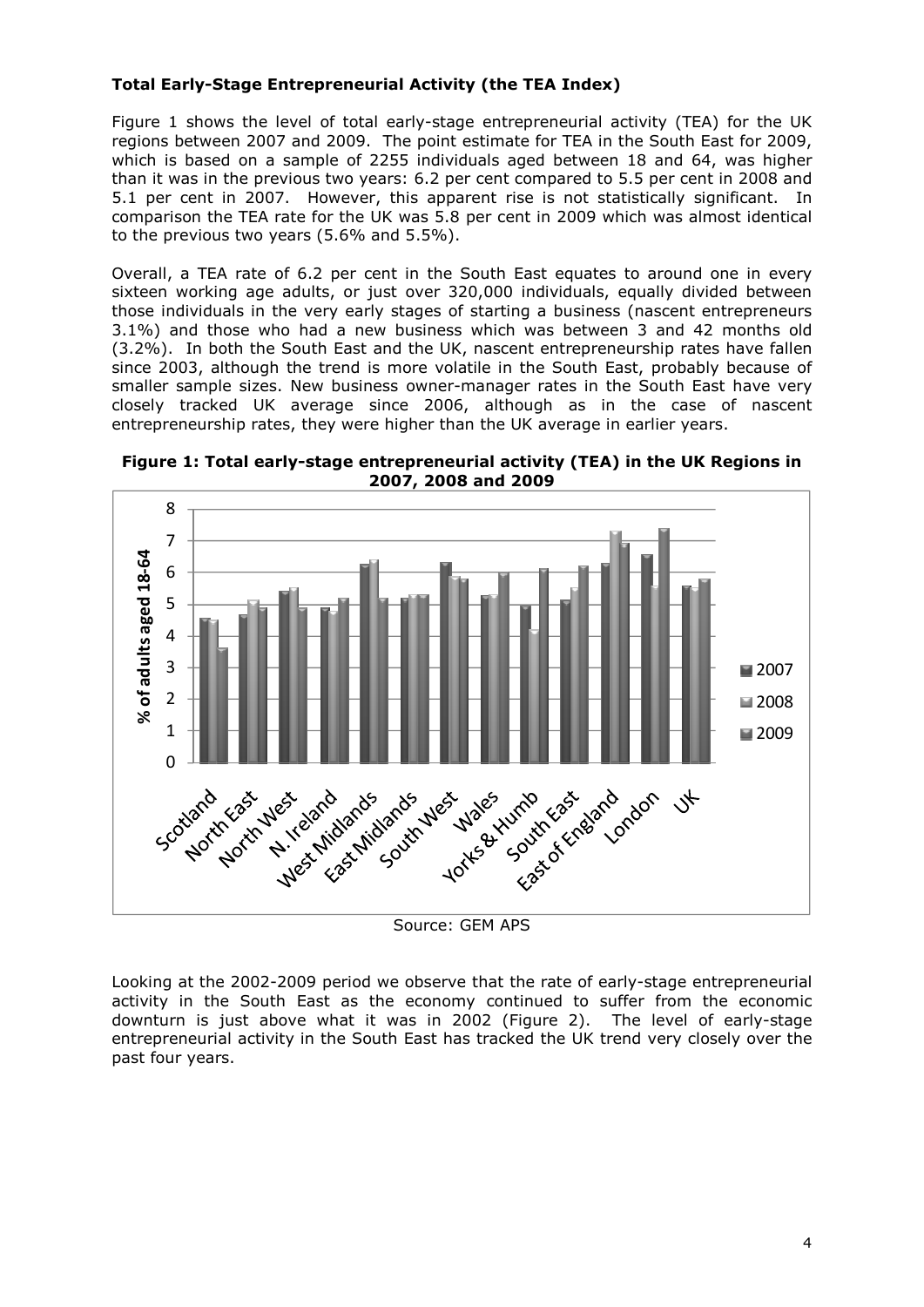Figure 2: Total Early-Stage Entrepreneurial Activity in the South East and the UK (2002-09)



The South East had the third highest TEA rate of a group of UK regions and nations in 2009. However, the regional differences in 2009 are much narrower than in previous years and the TEA rate in the South East was statistically different from only one region: Scotland. Scotland's TEA rate was significantly lower than that of Wales, Yorkshire & Humberside, South East, East of England and London, as shown by the gaps between 95% confidence intervals of regional point estimates in Figure 3.

Figure 3: Early-Stage Entrepreneurial Activity in the UK Regions in 2009, showing point estimates (horizontal bars) and 95% confidence intervals (vertical arrowed lines)



Source: GEM APS

As the recession deepened in the South East and the level of early-stage entrepreneurial activity increased, 'necessity' entrepreneurship as a proportion of early-stage entrepreneurial activity increased to 16.3 per cent in 2009. This compares with 6.5 per cent in 2008 and 10.0 per cent in 2007 (Figure 4). Those giving opportunity as the main motive for starting reduced from 88% of all early-stage entrepreneurs to 76%. Given the increasing difficulties in the labour market since 2008 there could be an increase in 'push' factors influencing people to start a business in the South East. However, the opposite trend is apparent in the East of England. Necessity entrepreneurship is very rare in the UK, so actual year-to-year fluctuations may not be accurately represented in small samples. Caution needs to be exercised in interpreting ratios such as these.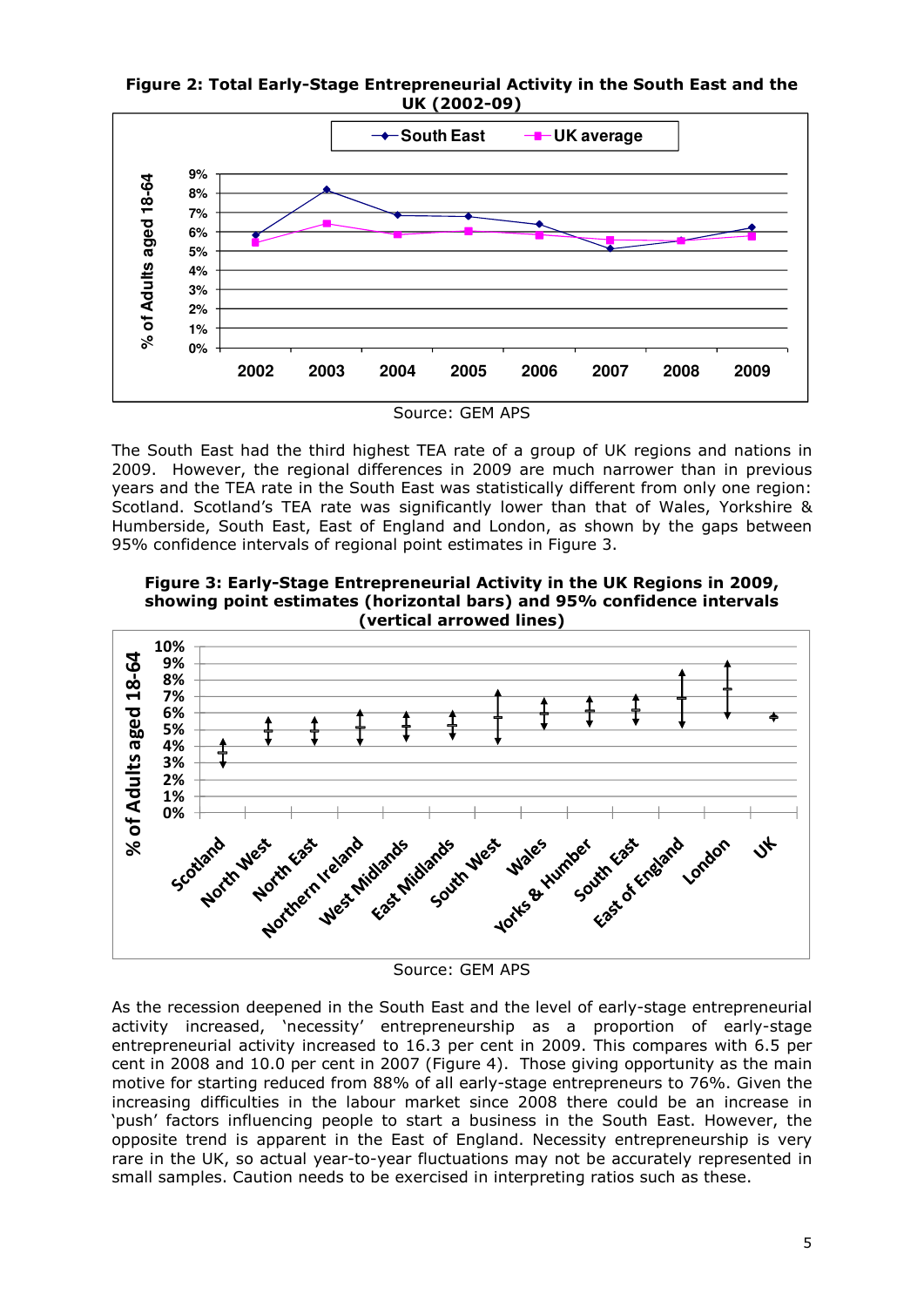Figure 4: Necessity Entrepreneurship as a % of TEA in UK Regions in 2008 and 2009



#### Who are the Entrepreneurs in the South East?

Gender: In 2009, the female level of entrepreneurial activity in the South East was 3.6 per cent compared to 8.8 per cent for males. This compares with 3.8 percent and 7.3 per cent in 2008. However, these year on year changes in the male and female TEA rates are not significant (Figure 5). The ratio of female to male TEA rates in the South East has declined from 76% in 2007 to 59% in 2009, but the eight year average at 63% is very close to the UK average of 62%.

The female TEA rate in the South East is almost identical to the UK overall (3.7%). The regions with higher point estimates of female TEA are London (5.5%), the East of England (4.5%) and Wales (4.4%), although none of these are statistically different.



Figure 5: Total Early-Stage Female Entrepreneurial Activity in the South East and the UK, 2002-2009

Source: GEM APS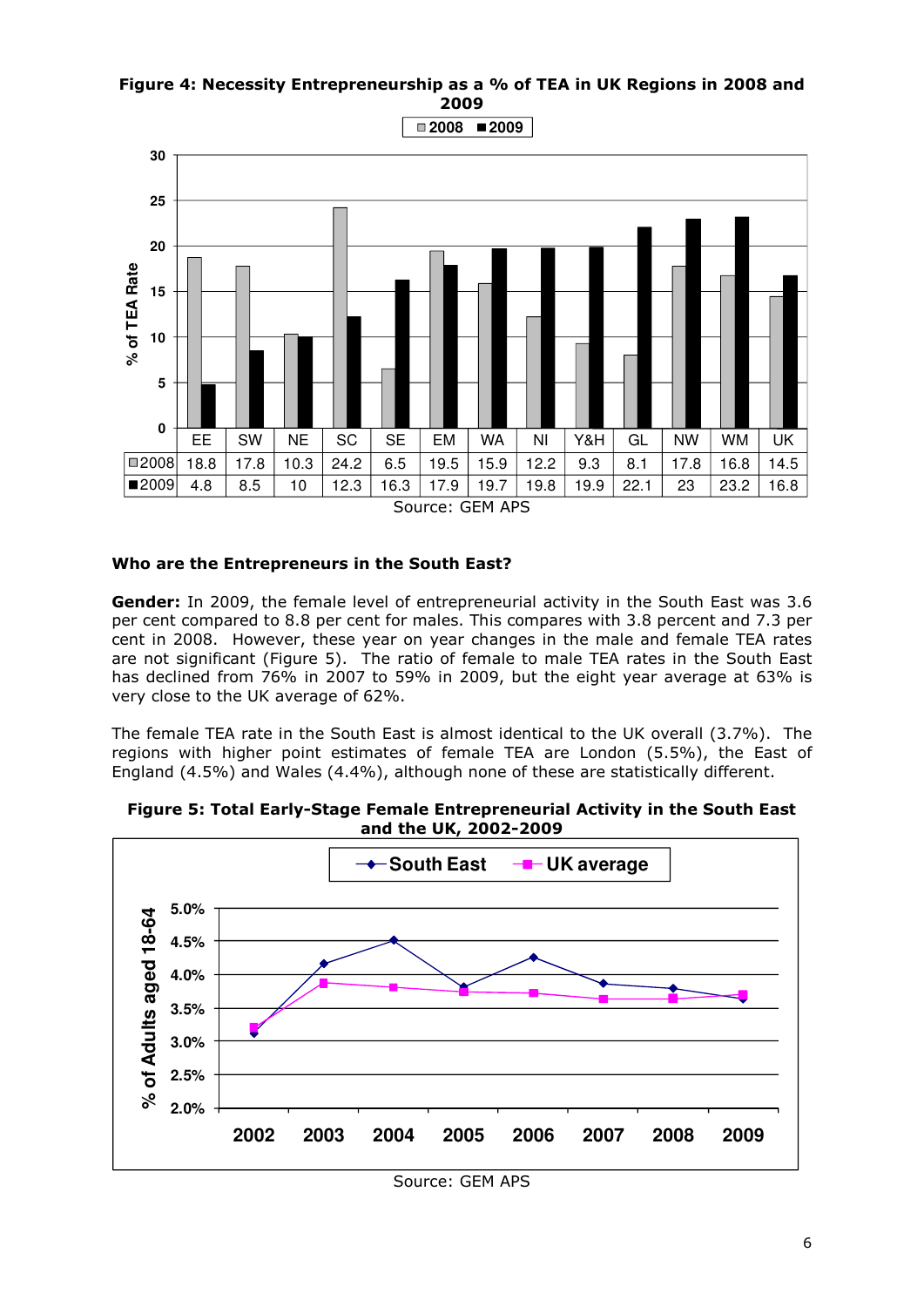Age: In the South East, 2.5 per cent of young adults (aged 18 to 24) are engaged in total early-stage entrepreneurial activity compared to 3.4 per cent for the UK as a whole (Figure 6). This represents a fall of almost 3 percentage points since 2008 (from 5.3%) for this age group but it is not statistically significant, because the sample of 18 to 24 year olds is small.

The regions with the highest levels of early-stage entrepreneurial activity in this youngest age group are London (7.6%) and Yorkshire & Humberside (5.6%). Earlystage entrepreneurial activity in the South East peaks for the 25-34 age group (8.1%) which is the same for the UK (8%).

At the other end of the age spectrum there were no significant differences in TEA rates between the South East and the UK for those individuals aged between 55 and 64 years: 4.7 per cent compared to 3.9 per cent.



Figure 6: Total Early-Stage Entrepreneurial Activity in the South East and the UK by Age, 2009



**Education:** The average rate of total early-stage entrepreneurial activity for graduates in the UK in 2009 was 7.3 per cent (6.8% in 2008). The level of graduate entrepreneurship in the South East was 7.7 per cent of graduates currently residing in the region – an insignificant decrease of half a per cent since 12 months ago (Figure 6). There is a great deal of variation across the UK regions and the South East is ranked  $5<sup>th</sup>$ , with the East of England (9%) and the West Midlands (8.9%) the top two regions - as they were 12 months previously. However, the only significant difference again in 2009 is between the West Midlands and Scotland (4.4%).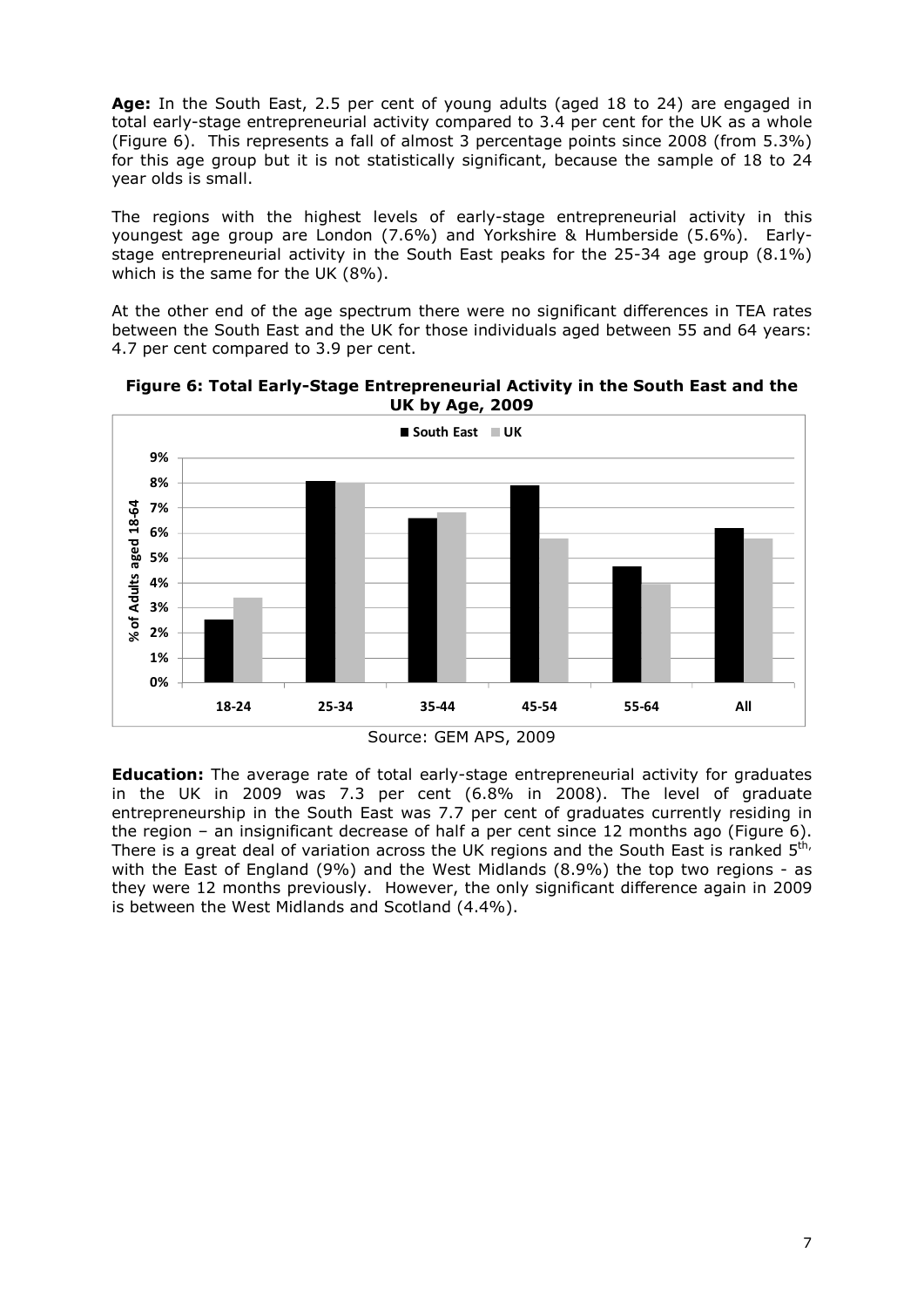# Figure 7: Total Early-Stage Entrepreneurial Activity in the UK Regions by Graduate Status, 2009



# Entrepreneurial Intentions

Looking to the future, the proportion of adults in the South East who expect to start a business within the next three years was the same in 2009 as in 2008: 6.2 per cent (Figure 10). This compares with a slight fall in the UK from 6.8 to 6.2 per cent. Interestingly, there has been a steady fall in future start-up intentions in the South East since 2004 – well before the recent economic downturn. Intention rates in the South East have more closely tracked the UK average in recent years, just like TEA rates.

Figure 10: Future Start-up Expectations (within 3 years) in the South East and the UK, 2002-09



In 2009, 3.8 per cent of women in the South East expected to start a business in the next 3 years compared to 8.6 per cent of men, very similar to the UK rates of 3.9 per cent and 8.5 per cent. Only London recorded a significantly higher rate of future start-up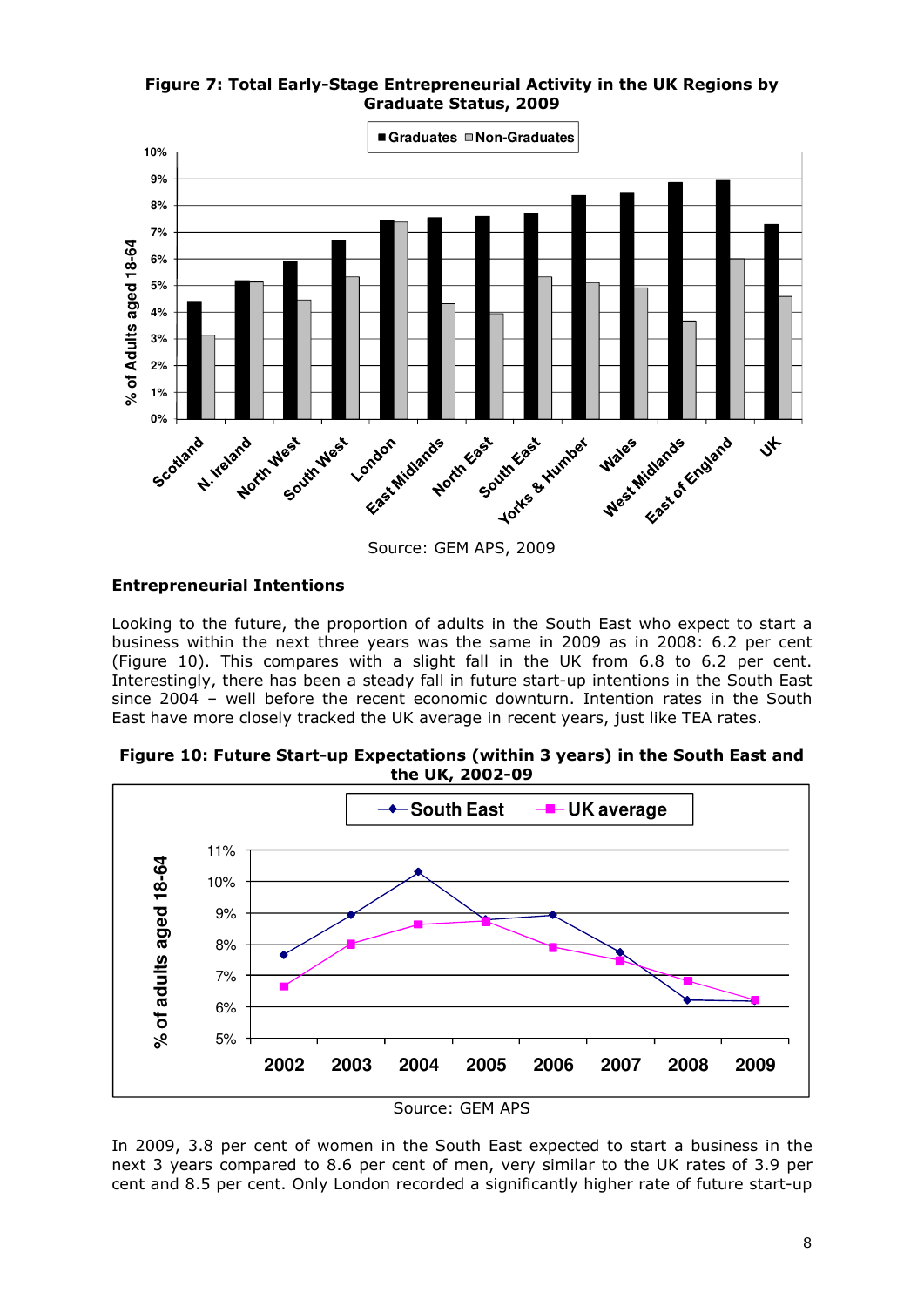intentions than respondents in the South East. In all regions except South West, West Midlands, Wales and Northern Ireland, men were statistically more likely than women to report that they intend to start a business in the next three years (Figure 11).



Figure 11: Future Start-up Expectations (within 3 years) in the UK Regions by Gender, 2009

#### Entrepreneurial Attitudes

GEM has developed a number of attitudinal statements which provide a proxy for entrepreneurial potential in a country/region. They include knowing a person starting a business in the last 2 years, perception of good opportunities for start-up, self-belief in possessing the relevant skills to set up in business and the importance of fear of failure as a deterrent to setting up in business.

GEM attitudinal data is best treated at the group rather than individual level, because individuals who are already entrepreneurs may feel compelled to provide positive answers in the Adult Population Survey (APS). Here, as in 2008, we report attitudinal data only for that portion of the population who are not already entrepreneurs. While most attitudes have not changed much in the past three years, there has been a marked decline in opportunity perception.

In the South East in 2009, 22.3 per cent of non-entrepreneurial individuals stated that they know an entrepreneur, similar to the UK as a whole (Figure 8). In the South East over two-fifths (45.8%) of non-entrepreneurs believed they have the skills to set up in business – again similar to the UK average. Only London has higher proportions (just over half) reporting they have the skills to set up a business. The proportion of the population reporting that the fear of failure would prevent them starting a business is the same in the South East (39.1%) as in the UK overall – just under two-fifths. This is a proportion that has not changed significantly throughout the recession.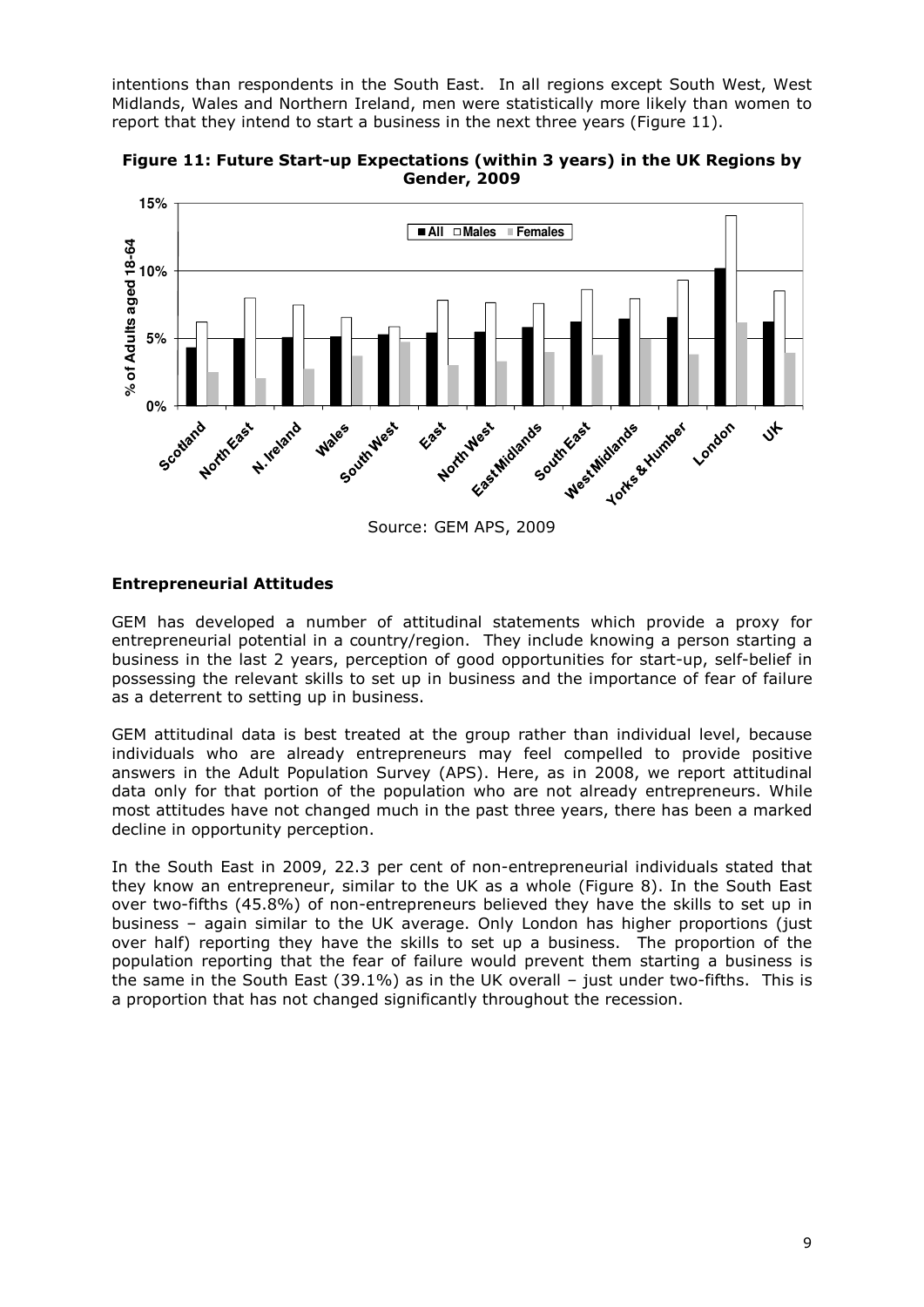



Source: GEM APS, 2009

The perception of start-up opportunities in the South East in 2009 was the same as the UK average (24.5% and 23% respectively) and significantly lower than the level reported by respondents in the South East in 2007 (i.e. 41.0%).

Figure 9 shows that after 5 years of relatively stable levels of opportunity perception, 2008 and 2009 have registered declines both in the South East and in the UK as a whole.





Source: GEM APS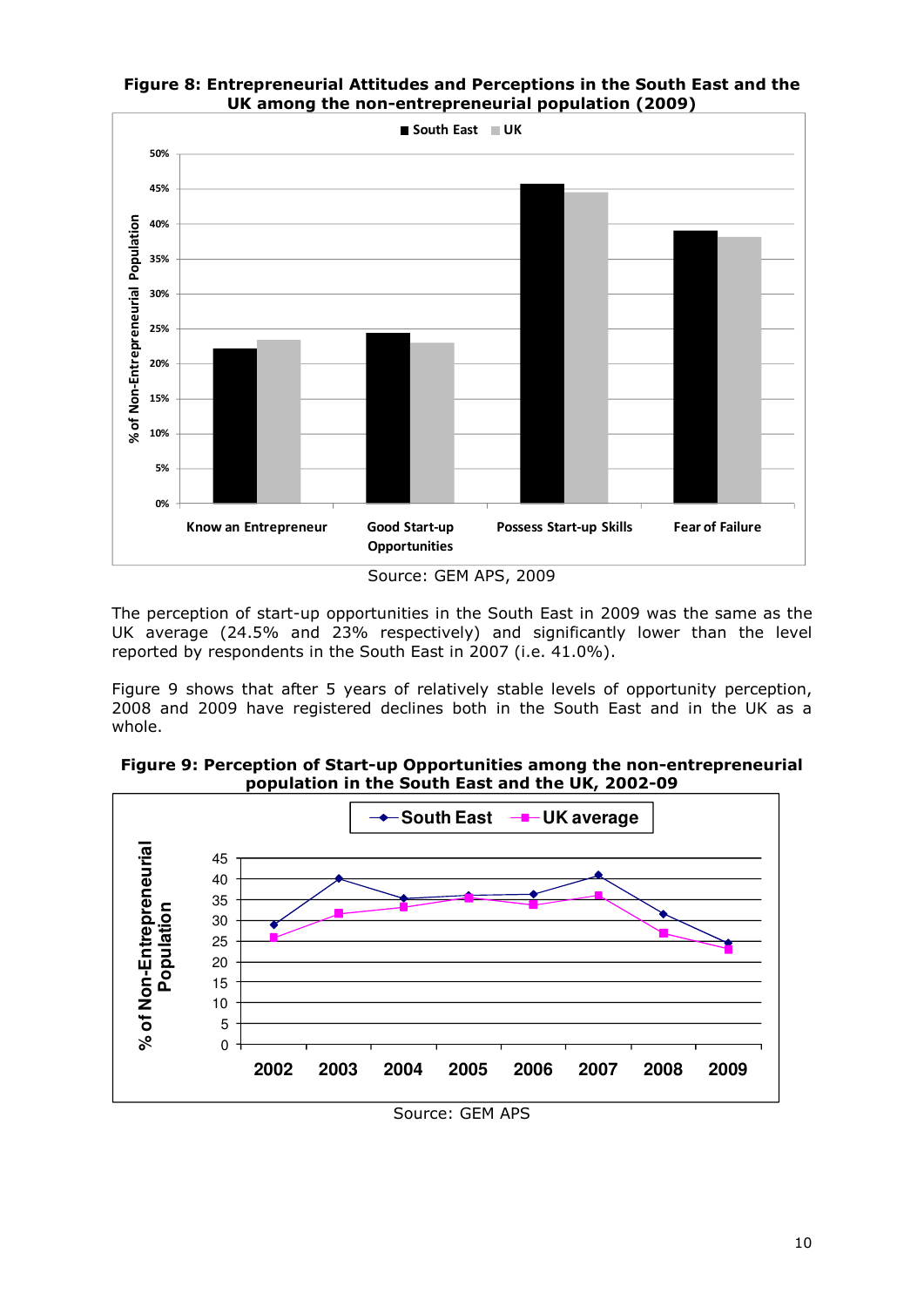#### Impact of Recession on Entrepreneurial Activity

In 2009 the GEM survey carried new questions on the attitudes of entrepreneurs to start-up and growth in the recession. Whilst starting a business in the UK has got tougher for most people since 2007, almost one in three (30.2%) early-stage entrepreneurs (nascent and new business owners) in the South East in 2009 said they were more positive about their prospects for growth now than one year ago (Figure 12). This compares with 22 per cent in the UK.

Established business owners (EBOs) in the South East are more pessimistic than those involved in start-ups but still around one in six (15.4%) of these owner-managers were more positive about their prospects for growth, the same as the UK average of 15 per cent.

These two groups of business owners have the potential to be the job and wealth creators of tomorrow.





Source: GEM APS 2009

In the South East, a fifth (21.9%) of early-stage entrepreneurs and 7.8 per cent of established business owner-managers thought there were more opportunities for their business as a result of the global slowdown (Figure 13). The comparable figures for the UK were 20 per cent and 14 per cent.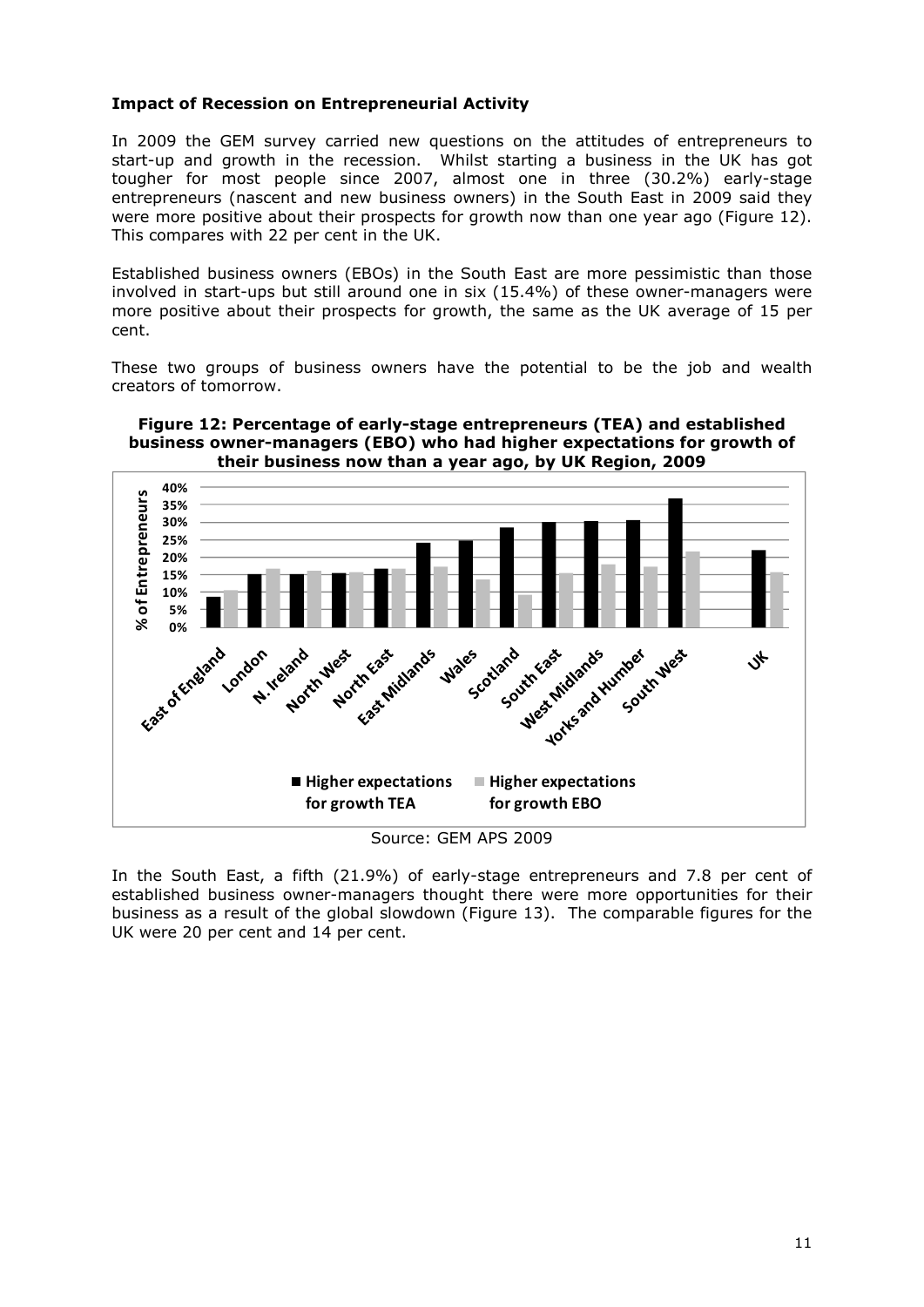

Figure 13: Percentage of early-stage entrepreneurs (TEA) and established

Source: GEM APS 2009

Only one in ten of early-stage entrepreneurs (12.6 per cent) and established business owner-managers (9 per cent) in the region thought that starting a business was less difficult than a year ago (Figure 14). The comparable figures for the UK were very similar: 13 and 8 per cent respectively.

Obviously, the vast majority of entrepreneurs report that it is more difficult to start a business in 2009 than in 2008 but for a small group of business owners in the South East opportunities do exist for entrepreneurial actions in the region.





Source: GEM APS 2009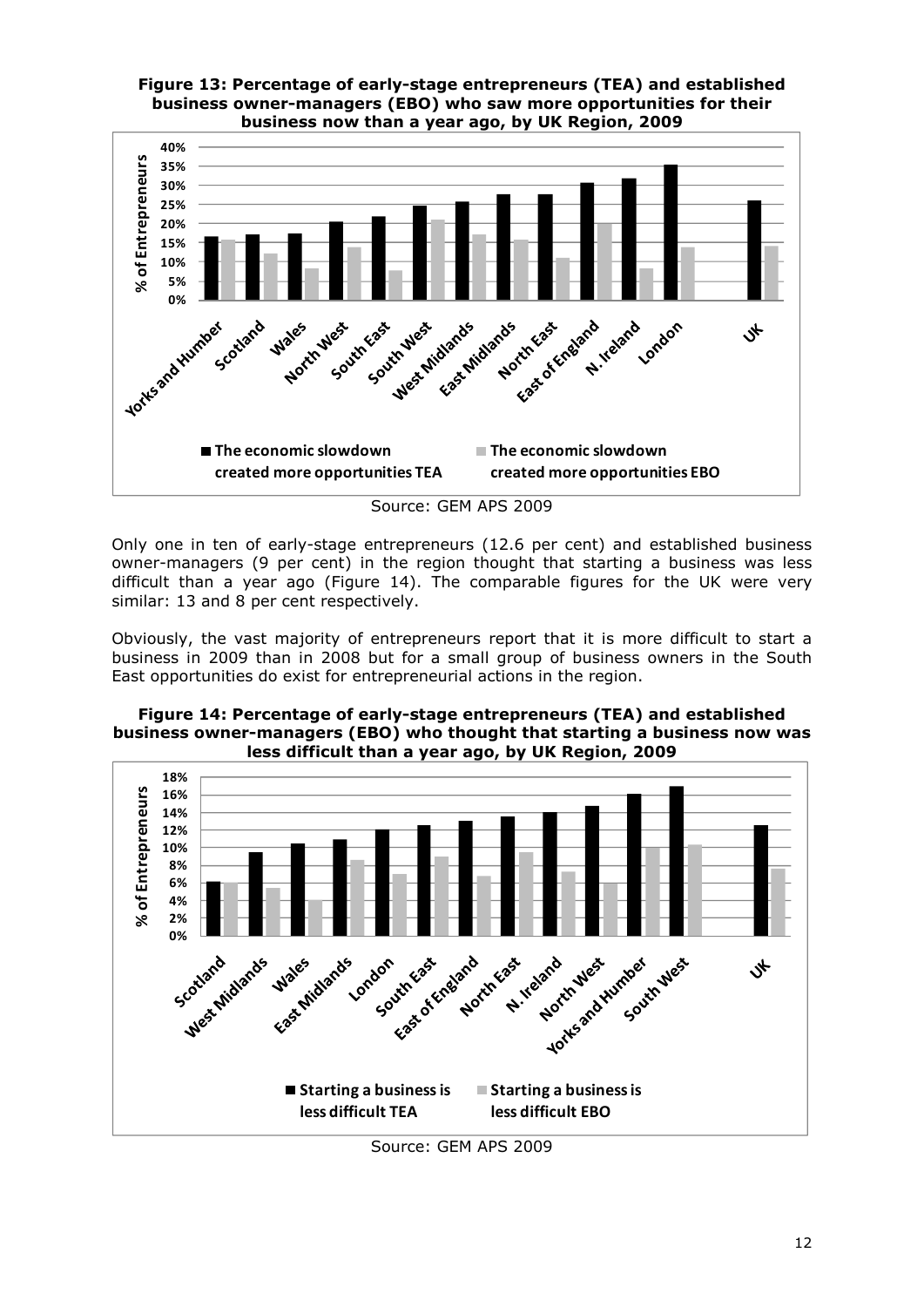#### Concluding Observations

Developing enterprise and an enterprise culture remain key policy objectives within the South East. The current economic downturn or crisis has presented a new and unanticipated challenge to policymakers seeking to develop an enterprise culture within the UK and its regions.

The crisis may have different effects on different types and phases of entrepreneurship, resulting in both negative and positive trends in activity. Entrepreneurship is thought to be one of the mechanisms that helps turn around recessions by reallocating resources in such a way that promising new activities replace obsolete economic activities. This, of course, is dependent upon the institutional context found within each country and region.

The evidence from the GEM 2009 survey (conducted in the period May-September) can be summarised as follows:

- Entrepreneurial attitudes and activity in the South East closely follow those of the UK average. Entrepreneurial attitudes and activity in the South East tend to be less positive than those in London but more positive than those in peripheral regions.
- The GEM estimate of total early-stage entrepreneurial activity in the South East has increased from 5 per cent in 2007 to 6 per cent in 2009; these estimates are however not statistically different from each other. In other words, the differences could be due to the small size of the samples. In the UK during this period, TEA rates were static at just under 6 per cent.
- The proportion of non-entrepreneurial individuals who perceived good opportunities for start-up in their local area continued to decline in the South East 2009 for a second year, to 25 per cent from a high of 41 per cent in 2007.
- The number of people expecting to start a business in the next three years in the South East was the same in 2009 as in 2008 (6 per cent), but is down from a peak of 10 per cent in 2004.
- Most entrepreneurs were more pessimistic for their businesses than they were a year ago. However, a significant minority, almost one in three early-stage entrepreneurs (nascent and new business owners) in the South East were more positive about their prospects for growth than they were before the global slowdown. And a fifth of early-stage entrepreneurs and around 8 per cent of established business owner-managers in the South East thought there were more opportunities for their business as a result of the global slowdown.